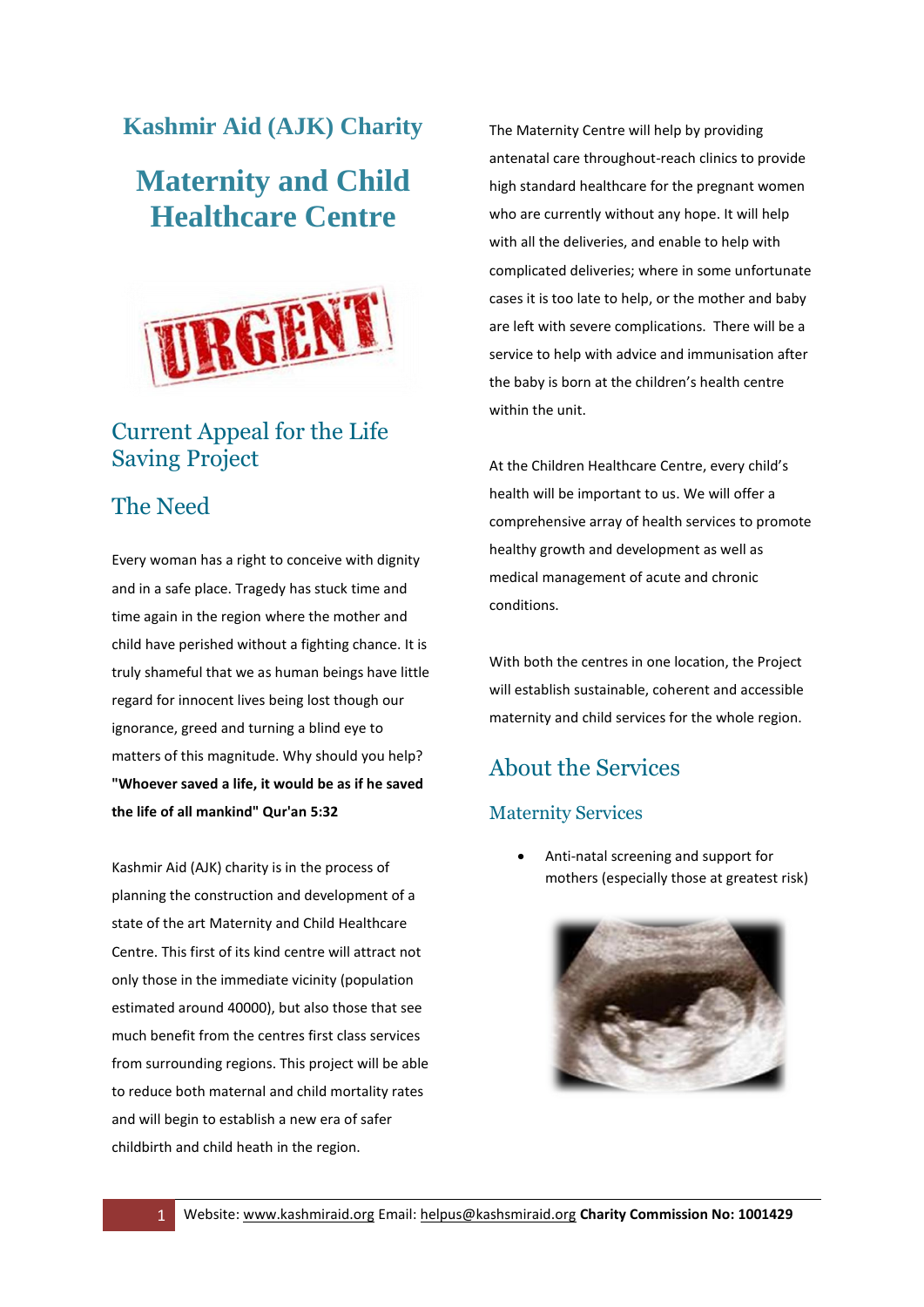Ultrasound services



- C-section surgery for emergency cases
- Our neo-natal ward will provide 24-hour monitoring and incubators for babies at risk



• Prenatal Care - This will be provided by Family Physicians, Midwives, Nurse practitioner, Obstetricians



 Prenatal Classes - Prenatal education will be available to women and their support person to help prepare for the last months of pregnancy, labour, birth and the months to follow.



- Breastfeeding Classes Support and Prenatal, Monthly Prenatal breastfeeding preparation classes.
- Support Services -The Social Worker will help with:
	- Relationship difficulties, worries, concerns or depression during pregnancy, preparing to be a parent.
- Dietician To help maintain a healthy pregnancy, the Dietician will help with:



- Meeting increased needs for vitamins/minerals
- Relieving nausea, vomiting, heartburn or constipation
- Maintaining a healthy weight range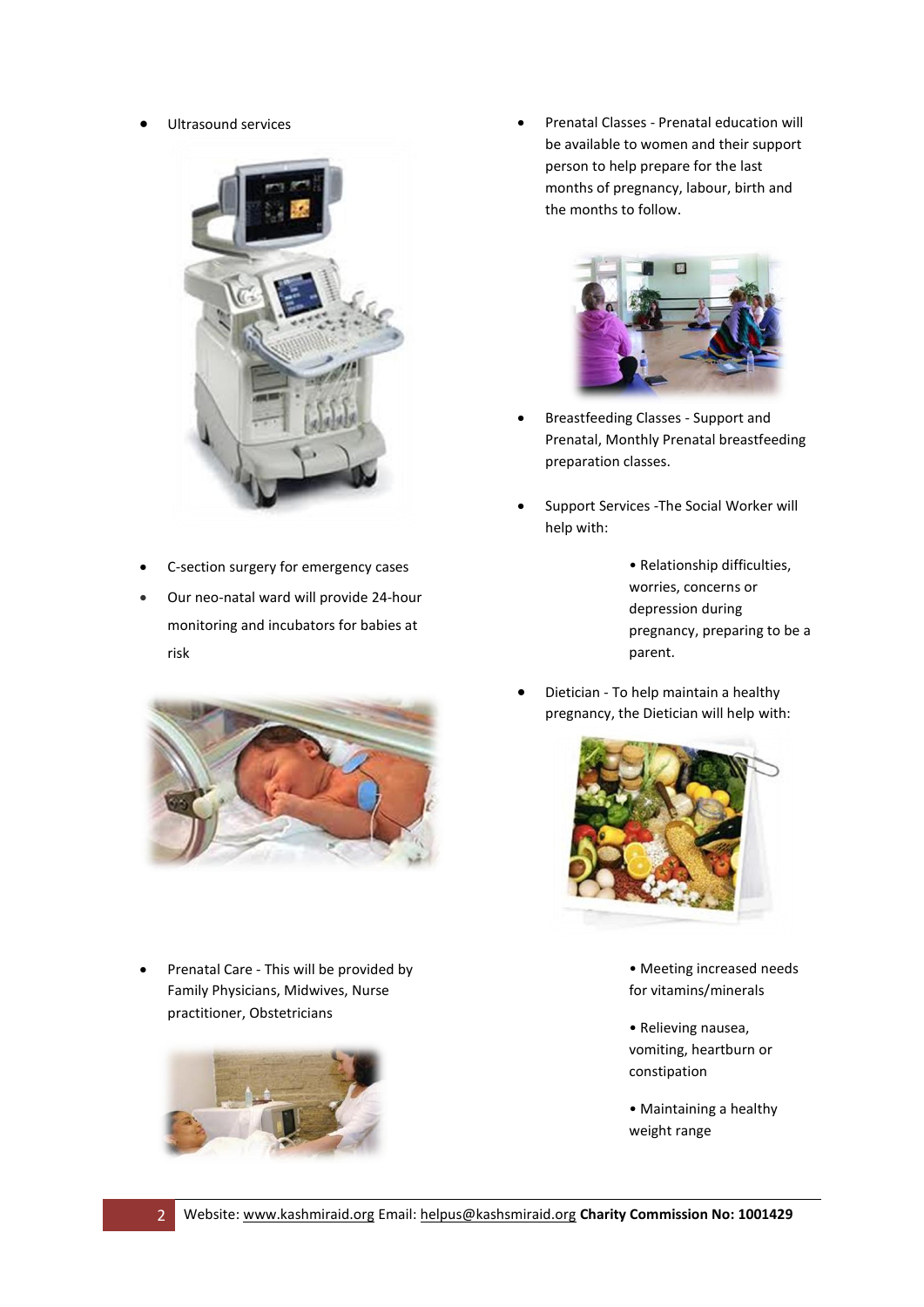Exercise Therapist



• Individualized home exercise plans to match patient's fitness level

• FREE group prenatal exercise classes

• Strategies to reduce aches and pains during pregnancy

### Child Healthcare **Services**



- Complete physical examinations
- Vision and hearing screening
- Immunisations
- Growth and developmental assessment and referral of children with developmental delays
- Nutritional evaluation and promotion of healthy eating habits
- Parenting education on effective child rearing
- Injury prevention counselling
- Healthy lifestyles education
- Diagnosis and treatment of common childhood ailments, including upper respiratory infections,

ear infections, bronchiolitis, gastrointestinal infections, urinary tract infections and more

 On-going care of children with acute or chronic conditions, such as asthma, diabetes, genetic disorders, neurological conditions, behavioural issues and more

# **Specialty** Care

The Children Healthcare Centre, will offers a wide range of specialized services for



children with specific medical conditions. Should specialty care be required, your child will be referred to a specialist by his or her primary care paediatrician. Highly trained specialists will evaluate and treat your child based on his or her health needs.

# The Facilities

 Maternity Facility with built in Child Healthcare



o The centre will consist of several labour rooms, theatre rooms, specialist Paediatric rooms; children play areas, several wards, a health visiting centre and reception areas.



 Car Park for Medical Facility o With a couple of emergency bays